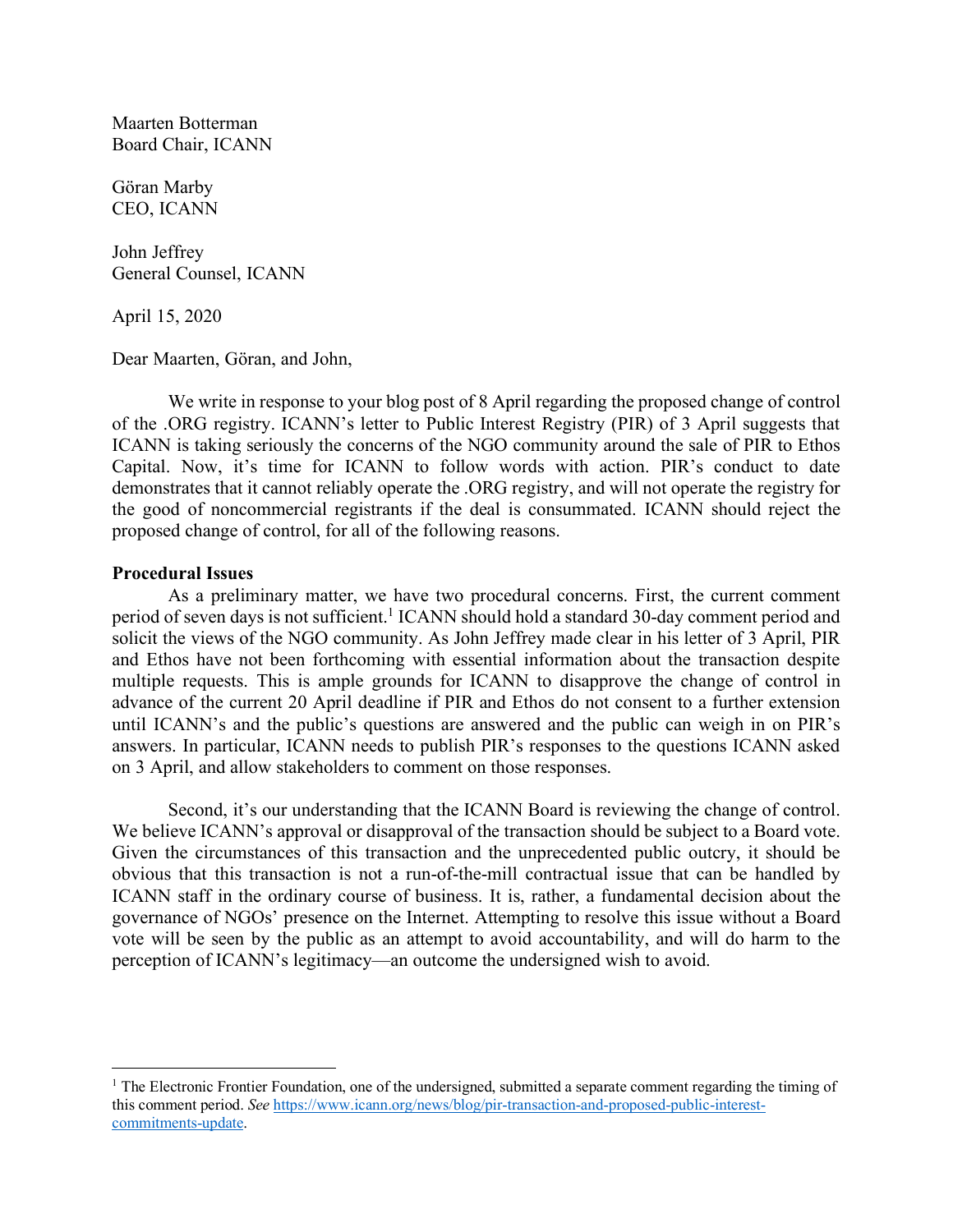## **The Financial Stability of PIR Is at Risk and Ethos Is Avoiding Accountability**

While PIR and Ethos have held several public relations events to showcase their unilateral proposals for a "Stewardship Council" and Public Interest Commitments, they have avoided any dialogue about the financial and operational security of PIR post-transfer, the identities of the investors seeking to control PIR, or how those investors' interests will align with the rights and needs of NGOs who use .ORG names.

The Electronic Frontier Foundation and Americans for Financial Reform Education Fund wrote to ICANN on 21 February, recommending that ICANN seek additional information about these issues, including how PIR intends to service a proposed \$360 million debt to finance Ethos's buyout without significantly raising registration fees or degrading service or technical upkeep.<sup>2</sup> EFF and AFREF also asked whether Ethos intends to extract value from PIR for the benefit of its investors through dividend recapitalizations or preferred vendor agreements with third parties such as Donuts, in a manner that could threaten PIR's financial stability.

It's clear from Mr. Jeffrey's letter of 3 April<sup>3</sup> that PIR and Ethos have not even attempted to address these concerns, even in confidential communication with ICANN. As of that date, PIR had not provided the names of the directors and officers who would control PIR, an explanation of how PIR will service the \$360 million debt that Ethos plans to burden it with, nor information on how PIR will distribute capital to Ethos's investors. This reluctance to provide relevant information should itself justify ICANN's rejection of the change of control. If PIR and Ethos have resisted giving ICANN a complete picture of their financial and structural plans (even on a confidential basis) during ICANN's review, how can the NGO community expect that PIR will be candid and transparent in the years to come?

What little information PIR and Ethos have provided gives the NGO community no reassurance. Ethos plans to place PIR within a tangled web of Delaware shell companies: Ethos Purpose GP, Purpose Domains Feeder I, Purpose Domains Direct, and Purpose Domains Holdings, in addition to Ethos Capital itself. This Byzantine structure, along with Ethos's refusal to disclose the directors, officers, partnership agreements, or the allocation of control, suggests a concerted effort to hide the real parties who will control the .ORG domain post-transaction and insulate them from any real oversight by registrants and the multistakeholder community.4

PIR has also disclosed that it intends to funnel some of the proceeds of the transaction to employees and "advisors to the transaction,"5 potentially including Ethos co-founder and former ICANN CEO Fadi Chehadé. The public has, to date, nothing more than PIR's assurances that those payments will be proportional to services rendered, rather than unjustified private enrichment at the expense of registrants.

 $\overline{a}$ 

commitments." https://www.icann.org/en/system/files/correspondence/sullivan-et-al-to-marby-et-al-22jan20-en.pdf <sup>5</sup> PIR, "Response to February 19, 2020 Questions" at p. 6,

<sup>2</sup> https://www.eff.org/document/eff-afref-letter-icann-about-sale-pir

<sup>3</sup> https://www.icann.org/en/system/files/correspondence/jeffrey-to-nevett-03apr20-en.pdf

<sup>4</sup> Ethos, PIR and ISOC promised ICANN that the PICs would provide "accountability for the governance of PIR" and "assurance to .ORG registrants and uders that Ethos will uphold its

https://www.icann.org/en/system/files/correspondence/cimbolic-to-jeffrey-04mar20-en.pdf.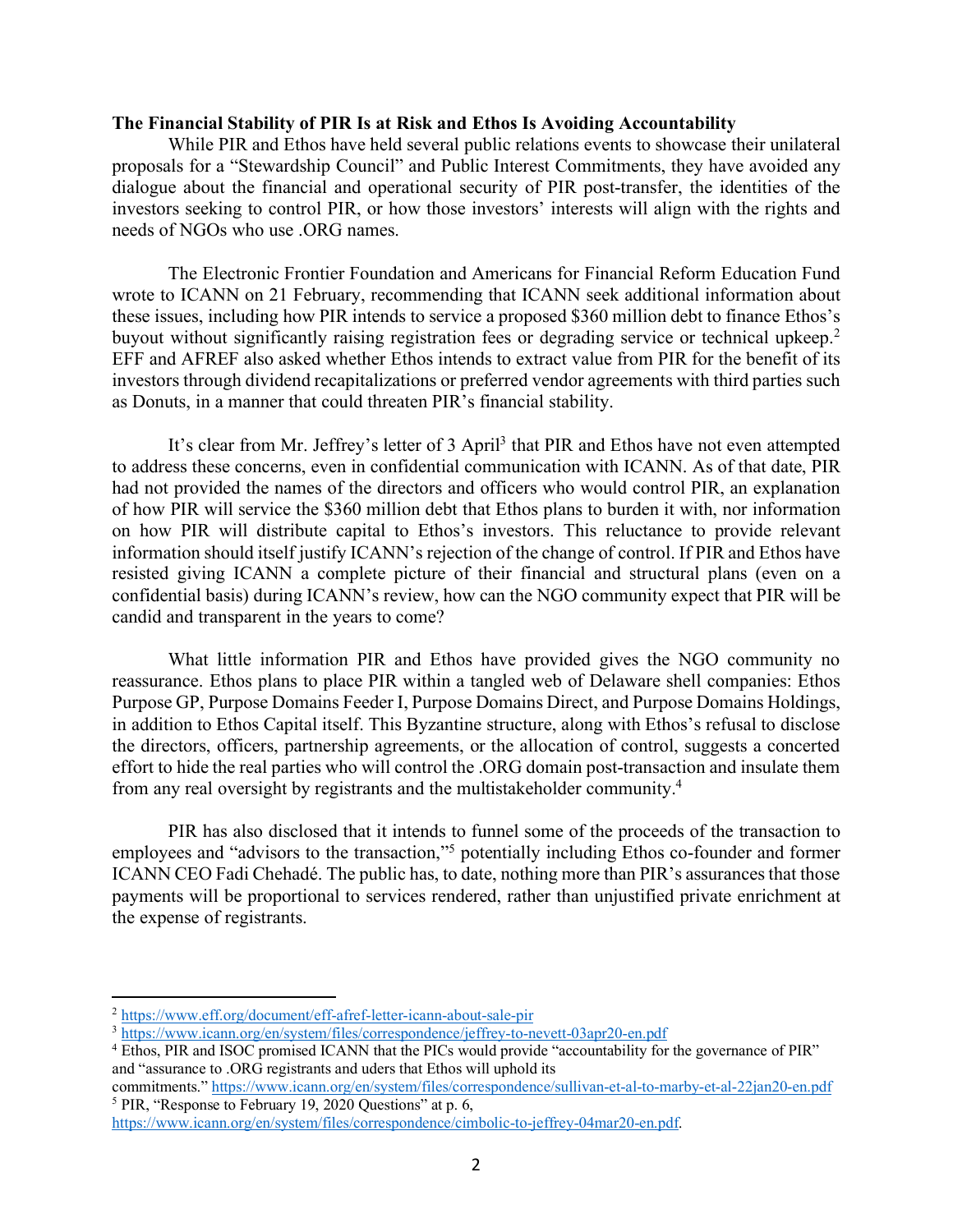## **Ethos's "Accountability Initiatives," Including Public Interest Commitments, Are Hollow**

Our concern, expressed in multiple fora since the sale was announced in November, remains the same: Ethos and its anonymous private investors will expect PIR to recoup their \$1,135,000,000 purchase price, plus interest on a \$360,000,000 loan, while achieving a significant rate of return. This will require some combination of raising registration fees, cutting spending on the upkeep and reliability of the registry, or offering services to third parties that leverage their control of the registry. The latter may include a practice of suspending domain names, or refusing to register them, at the request of third parties—censorship for profit. The registry operator Donuts, with which many of the principals of PIR and Ethos have been associated, does just this with its "DPML Plus" and "Trusted Notifier" services. Similar efforts by an Ethos-owned PIR would be disastrous in the .ORG domain, which is home to NGOs who are frequent targets of censorship because of their work holding the powerful to account.

Ethos's proposals for voluntary Public Interest Commitments and a "Stewardship Council," while ostensibly addressing these concerns, have fatal flaws. Those proposals, even with the changes that Ethos made on 16 March and 9 April, will not be effective at stopping Ethos from profiting at the expense of NGOs and their right to free expression.

Substantively, the "Stewardship Council" proposed by Ethos will have no real power to address censorship concerns. The only relevant power that Ethos proposes to give the council is a veto over "any proposed change" to "PIR policies proposed by PIR concerning appropriate limitations and safeguards regarding censorship of free expression in the .ORG domain name space."<sup>6</sup> This power reaches only future changes to unspecified "policies" established and designated by PIR. The council would be precluded from offering "advice or recommendations regarding day-to-day operational matters."

The inadequacy of this power is evident: conduct that threatens free expression doesn't necessarily implicate any existing "PIR policies," nor require any changes to those policies. PIR has not even stated whether it considers any existing policies, including its Anti-Abuse Policy,<sup>7</sup> to be "policies . . . concerning appropriate limitations and safeguards regarding censorship of free expression." The Stewardship Council would have no ability to decide which policies fall within its review. Even if PIR does deem its Anti-Abuse Policy to be within the purview of the council, that policy would permit, for example, the unilateral suspension of domain names used by websites that criticize a business or government, based on PIR's sole determination that such websites are engaged in "fraudulent actions." Such censorship can be implemented as "day-to-day operational matters" under PIR's own interpretations of its existing policies, and thus insulated from the council's review. The council would not be able to change or add PIR policies to address such practices. The council would not even need to be informed of the existence of such practices, just as PIR's existing Advisory Council was not informed of the pending sale to Ethos.

Even in the narrow circumstances of an overt change to a specific, existing policy, the proposed Stewardship Council is set up in a way that vetoes will be nearly impossible. PIR's Board would retain a veto over each and every appointment and re-appointment to the council, which

 $\overline{a}$ 

<sup>6</sup> .ORG Stewardship Council Charter, https://www.keypointsabout.org/s/ORG-Stewardship-Council-Charter-3-16- 201.pdf

<sup>7</sup> PIR Anti-Abuse Policy for .ORG and IDNs, https://thenew.org/org-people/about-pir/policies/org-idn-policies/antiabuse-policy-org-idn/